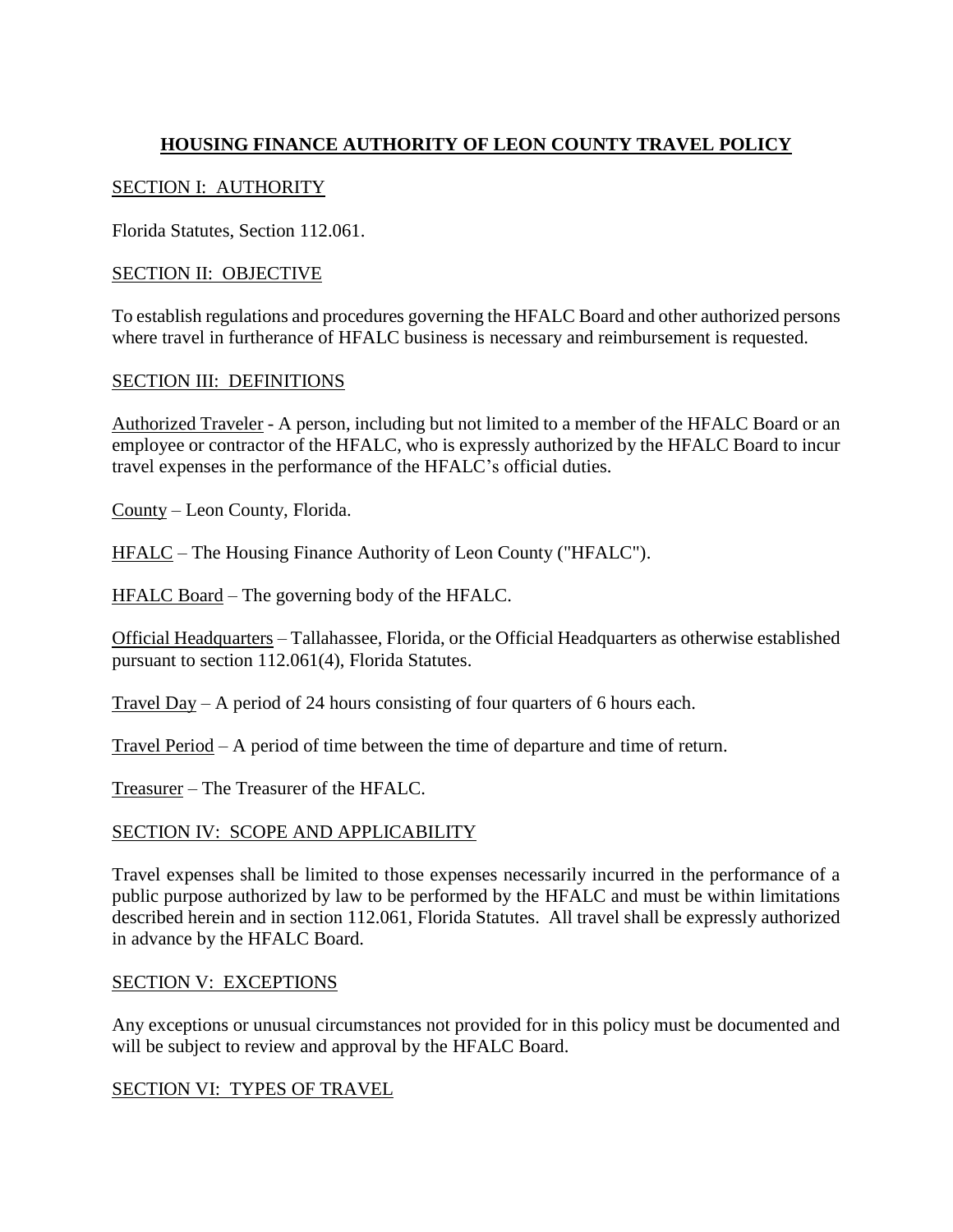- A. Class "A" Travel: continuous travel for a Travel Period of 24 hours or more away from Official Headquarters.
- B. Class "B" Travel: continuous travel for a Travel Period of less than 24 hours that involves overnight absences from Official Headquarters.
- C. Class "C" Travel: travel for short or day trips where the traveler is not away from his or her Official Headquarters overnight.
- D. Local Mileage: travel of less than 24 hours in which the traveler is not away from Official Headquarters overnight, and which involves the use of a privately owned vehicle for official business within the County and/or the surrounding counties and for which no meal reimbursements are claimed.

### SECTION VII: TRAVEL AUTHORIZATION

All travel shall be conducted pursuant to authorized annual budget allocations. Prior to incurring any travel expense for which reimbursement or prepayment is requested, a Travel Request form must be approved and authorized by the HFALC Board.

### SECTION VIII: TRAVEL PAYMENT

#### **Prepayment**

Whenever possible, travel-related expenses that are capable of being purchased in advance such as airline tickets, lodging, car rental or registration fees (if allowed), shall be prepaid from HFALC funds in advance, upon approval by the HFALC Board. Once travel is approved by the HFALC Board, the traveler may prepay the same by use of the HFALC credit card. The HFALC Administrator shall calculate the anticipated allowable per diem for such approved travel, and at the request of the traveler, such amount may be paid in advance to the traveler. The traveler shall submit expense reports detailing such prepaid travel, and any overages or underpayments shall be settled up with the HFALC Administrator within 30 days.

#### Reimbursement of Travel Expenses

All authorized travel expenses not prepaid shall be subject to reimbursement as provided in this section.

Within thirty (30) days of completing authorized travel, all Authorized Travelers must file a Travel Expense Report form. The Travel Expense Report should reflect the entire cost of the trip, including all prepaid expenses made, and shall contain receipts reflecting all expenditures for which reimbursement is sought. If a receipt is not available, an affidavit of the expense explanation must be prepared and included with the Travel Expense Report. The traveler must sign and date the Travel Expense Report form for completeness and correctness as to the actual travel performed, and submit such form to the Treasurer or his/her designee.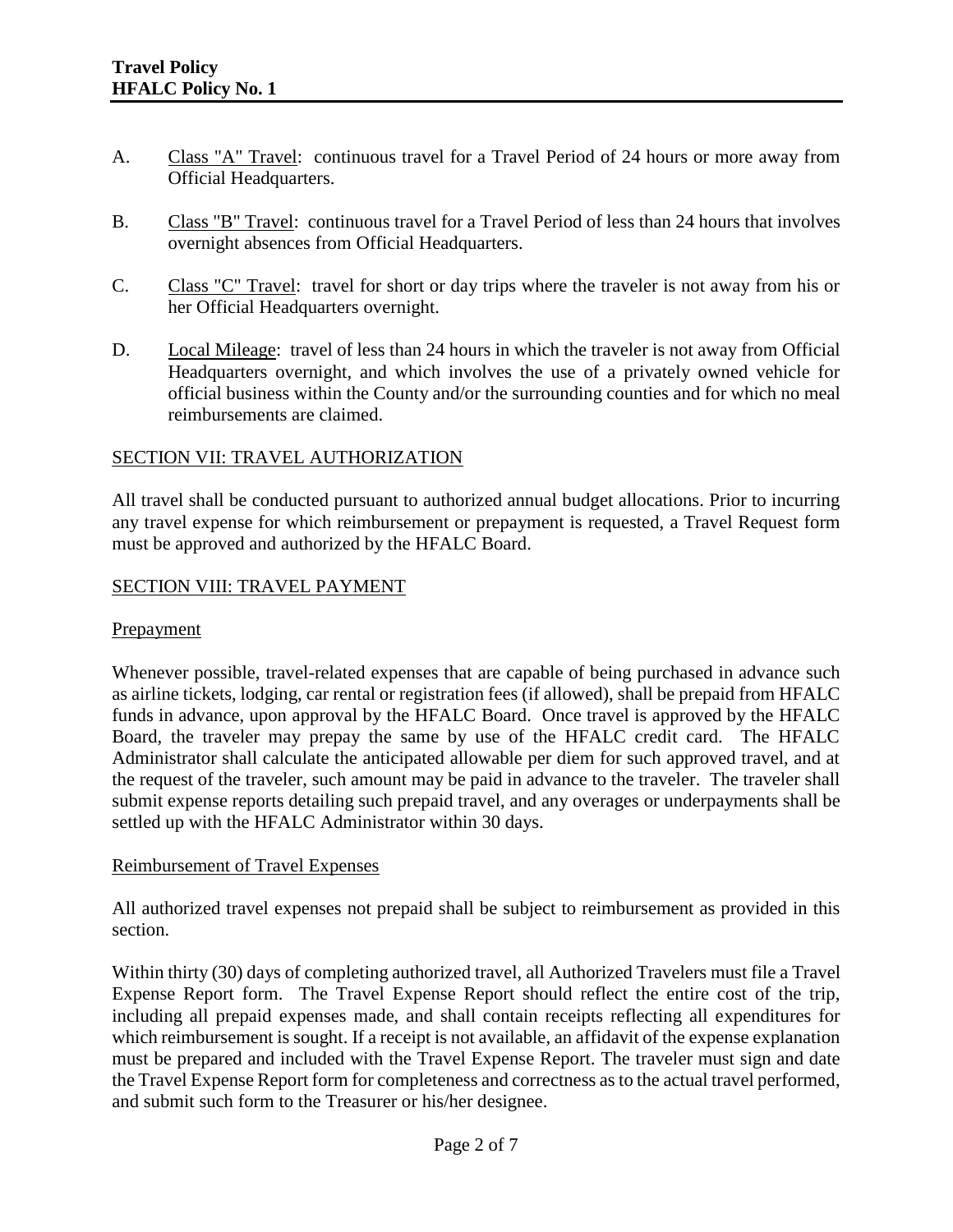Further, a copy of the meeting/conference/convention/training agenda, when one is provided, must be attached to the Travel Expense Report. When one is not provided, this should be indicated on the form.

Any changes or additions to the cost of the travel made after the Travel Request form was approved must be explained on the Travel Expense Report form.

### SECTION IX: ALLOWABLE TRAVEL EXPENSES

#### A. Meals and Lodging: Class "A" and Class "B" Travel

- 1. Travel outside the County/State in order to conduct bona fide HFALC business shall be reimbursed by the following methods for each Travel Day, at the option of the traveler, provided that the same method of reimbursement is used to calculate each Travel Day (i.e., the entire trip will be either based on the per diem rate or based on actual expenses plus meal allowances):
	- a. Daily Per Diems: the most current standard federal government (General Services Administration, GSA) per diem rate to include both lodging and meals; or
	- b. The actual expenses for lodging at a single occupancy rate, to be substantiated by paid bills. However, if the Authorized Traveler chooses a form of lodging where a paid bill is not applicable, the standard Continental United States (CONUS) per diem rate will apply. The GSA per diem rate is not applicable unless the traveler chooses lodging in which costs are incurred, and can be substantiated by a paid bill or receipt.
	- c. Meal expenditures will be reimbursed according to the most current federal government General Services Administration (GSA) per diem meal rates. The GSA provides for differential rates depending upon the location of travel. This approach recognizes the cost differential between various counties, cities, and states.

For counties and cities not included in the GSA list, the standard CONUS rate applies and the traveler is ineligible for the daily per diem rate.

- d. The following times shall be used to determine when meal reimbursements may be claimed:
	- Breakfast: when travel begins prior to 6:00 a.m. and extends beyond 8:00 a.m.
	- Lunch: when travel begins prior to noon and extends beyond 2:00 p.m.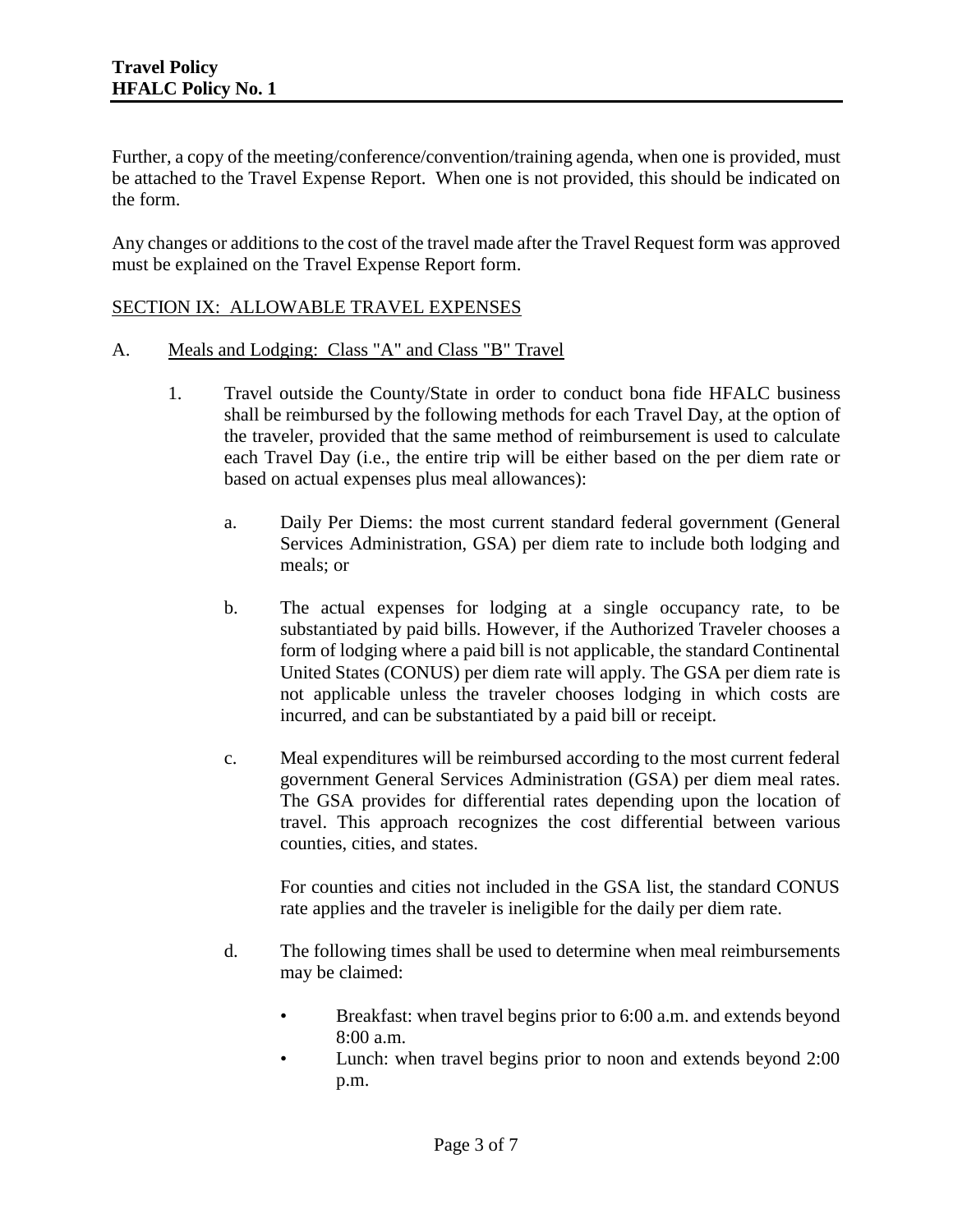- Dinner: when travel begins prior to 6:00 p.m. and extends beyond 8:00 p.m.
- 2. When claiming the standard CONUS per diem rate for Class "A" or "B" travel including meal reimbursements, the Authorized Traveler shall be reimbursed onefourth of the standard CONUS rate of per diem and meal allowances for each quarter, or fraction thereof, of the Travel Day included within this Travel Period. No receipts are required. The Travel Day is divided into the following quarters:
	- 12:01 a.m. to 6:00 a.m.
	- 6:01 a.m. to 12:00 noon
	- $12:01$  p.m. to 6:00 p.m.
	- 6:01 p.m. to 12:00 midnight
- 3. Under no circumstances may an Authorized Traveler be reimbursed for any meal or lodging included in convention or conference registration fees paid by the HFALC. A continental breakfast provided as part of the conference/convention registration fee is considered breakfast and may not be claimed for reimbursement. An evening reception or other function that serves only hors d'oeuvres are not considered dinner and may be claimed for reimbursement. However, should the conference/convention registration fee include the provision of any lunches or dinners, these meals may not be claimed for reimbursement.
- 4. When a meal is provided by a hotel, airline, other common carrier, or as a part of a program/event, the traveler is not allowed to claim the meal for reimbursement.
- 5. Reimbursement for lodging expense is limited to single occupancy or occupancy shared with another HFALC traveler. Cost of lodging shared with a non-official or non-employee (e.g., family members) is limited to the single room rate.
- 6. When lodging, transportation, and/or meals are paid or provided by any federal, state, or other local governmental agency, no further expenses will be reimbursed. However, if the governmental agency's per diem rate is less than the applicable rate according to the GSA Schedule utilized by the HFALC, the employee will be reimbursed for the difference.

## B. Class "C" Travel

An Authorized Traveler shall not be reimbursed on a per diem basis for Class "C" travel, but shall receive subsistence as follows:

- 1. Breakfast: 20% rounded to the nearest dollar of the GSA meal allowance when travel begins before 6:00 a.m. and extends beyond 8:00 a.m.
- 2. Lunch: 30% rounded to the nearest dollar of the GSA meal allowance when travel begins before 12:00 noon and extends beyond 2:00p.m.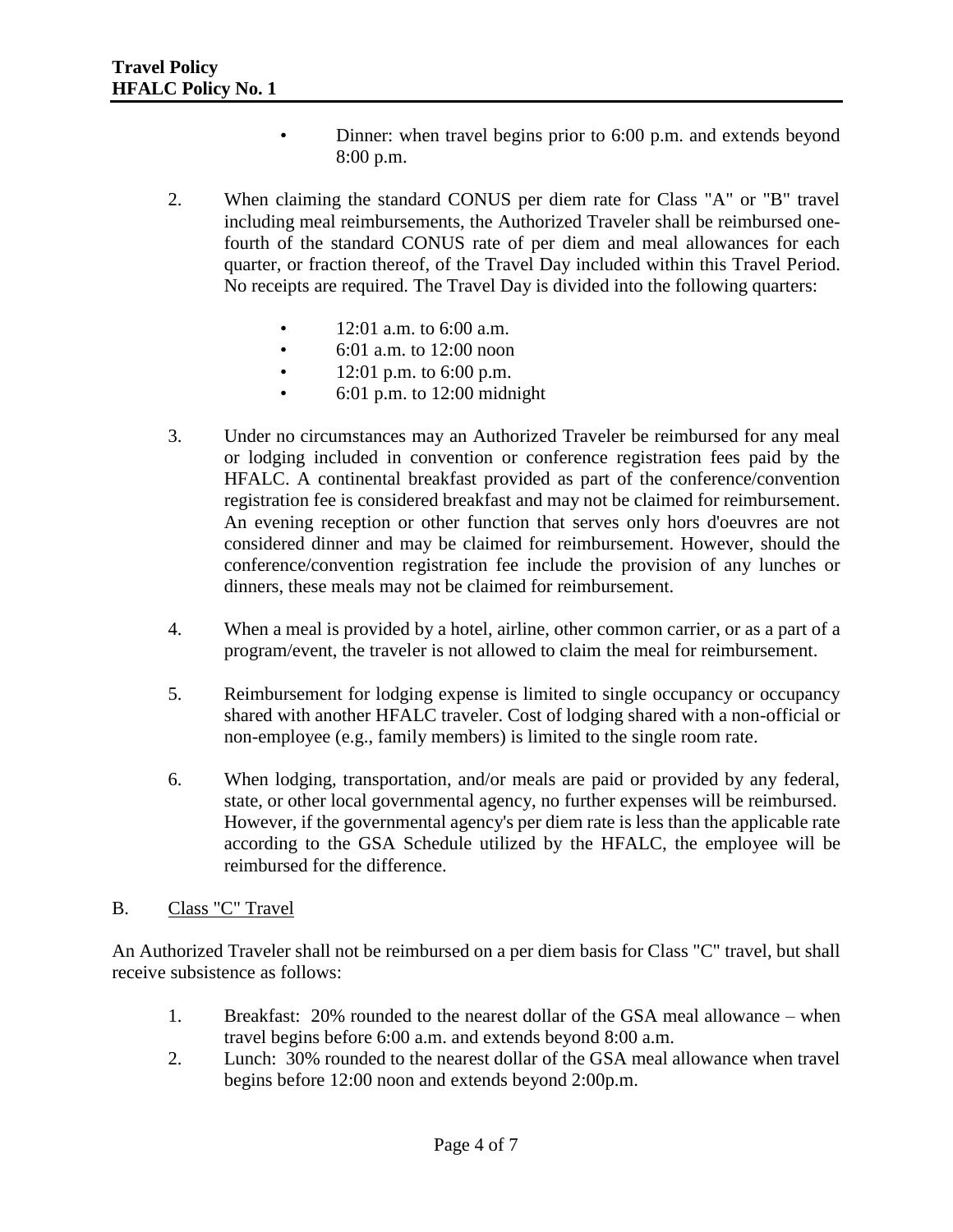3. Dinner: 50% rounded to the nearest dollar of the GSA meal allowance – when travel begins before 6:00 p.m. and extends beyond 8:00 p.m., or when travel occurs during nighttime hours due to special assignment.

### C. Transportation

All transportation-related expenses incurred by an Authorized Traveler shall be either prepaid or subject to reimbursement as provided in this section.

All travel must be by a usually traveled route. If a person travels by an indirect route for his/her own convenience, any extra costs shall be borne by the traveler and reimbursement for expenses shall be based only on such charges as would have been incurred by a usually traveled route. No person shall be reimbursed for transportation from home to office, office to home, or to or from the point of travel departure.

- 1. Air Coach fare, by the route and/or rate best suited for the interest of the HFALC, is allowed and must be documented by a paid receipt. Should an Authorized Traveler select a different route and/or rate, for his or her own benefit, reimbursement will be limited to the Coach fare, by the route and/or rate, determined by what is in the best interest of the HFALC. Reimbursement of first class airfare is specifically limited to trips under emergency conditions when coach accommodations are not available. In those instances where an electronic airline ticket was purchased, documentation should include a copy of the Authorized Traveler's itinerary, identifying the purchase of the airline ticket, or a separate paid receipt for the airline ticket.
- 2. Private Vehicle Use of a private car for travel is authorized when approved on the Travel Request form. A traveler using his/her privately owned vehicle would be reimbursed at the most current IRS rate in effect on the date(s) of travel. All mileage shall be shown from point of origin to point of destination, and included with the travel request form. Road and bridge tolls may be claimed in addition to mileage upon presentation of receipts. Vicinity mileage necessary for the conduct of official business is allowable but must be listed separately on the reimbursement request and the purpose explained.
- 3. Train or Bus Travelers must use the most economical accommodations on short trips, not involving overnight travel. On longer trips, travelers are entitled to comfortable single accommodations. However, in no case will reimbursement exceed the rate of Coach fare for air travel to the destination.
- 4. Taxi, Limousine, Public Transportation, Parking, and Car Rental The actual costs incurred for normal use of taxi, limousine, public transportation, and parking are reimbursable. Receipts are not required for reimbursement of parking, taxi, limousine, and public transportation costs that are less than \$20.00 per traveler per trip. "Per trip" shall be the trip authorized in the Travel Request form - not each ride in public transportation. When these items cumulatively exceed \$20.00 during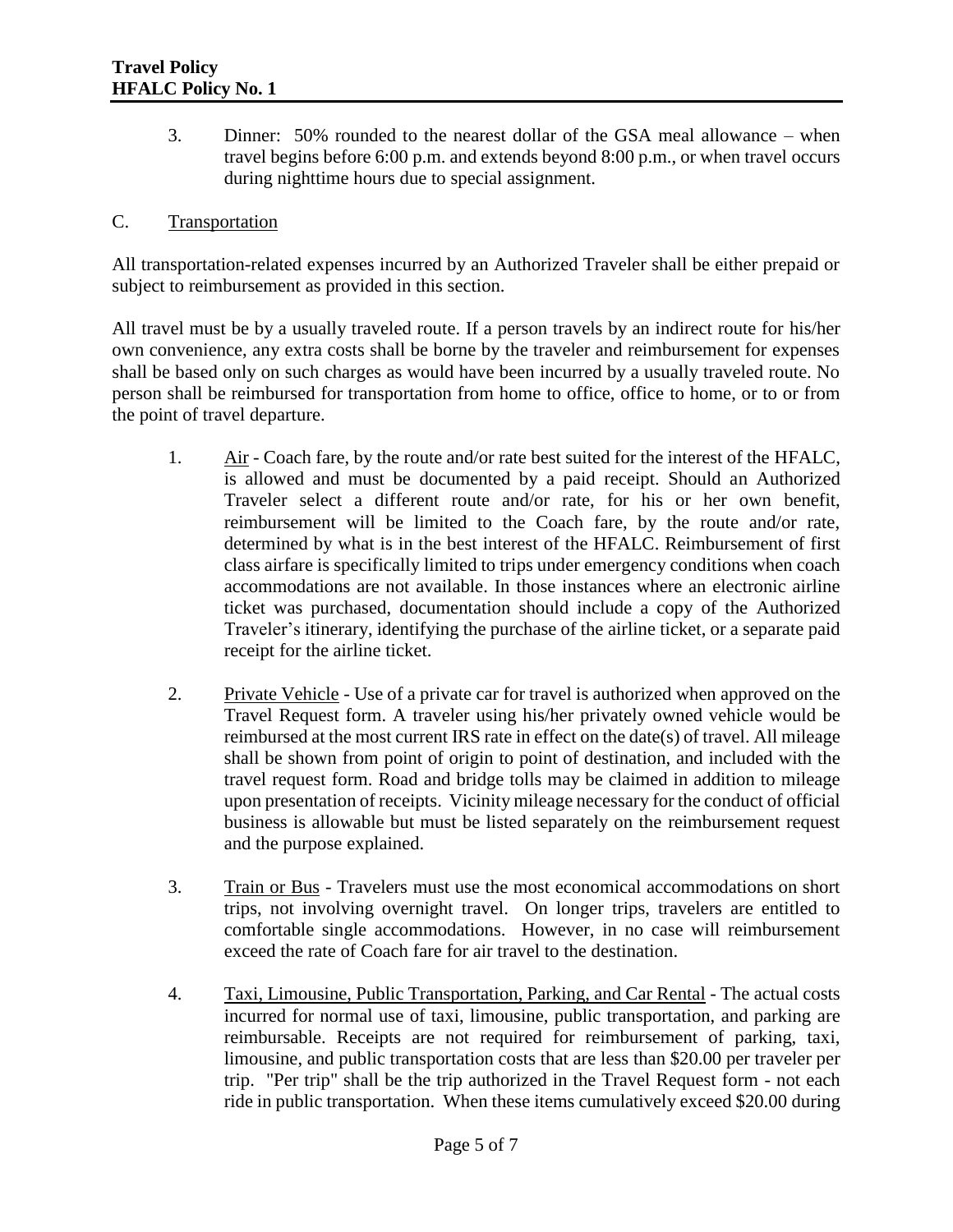the duration of the travel, receipts are required to document the full amount. In those cases where receipts are not available (i.e., mass transit tokens) reimbursement may still be sought with an explanation of the circumstances attached to the Travel Expense Report.

Car rental expenses, including the cost of fuel, are reimbursable but only when prior approval is obtained on the Travel Request form and a receipt is attached.

### D. Telephone and Fax

Only the cost of business calls and faxes with a stated business purpose are reimbursable.

### E. Registration Fees

Fees for registration, including meals and other programmed events sponsored by the conference or convention organization, should be prepaid wherever possible. Optional fees for recreation and/or entertainment activities associated with a conference or convention are not reimbursable. Fees for non-HFALC Authorized Travelers (e.g., family members) to participate in activities are not reimbursable.

### F. Miscellaneous

Any other necessary expense, not otherwise provided for but incurred for the benefit of the HFALC, must appear together and be identified on the Travel Expense Report form. Other miscellaneous gratuities for the hotel, taxis, the airport, porters, etc. should be identified here. The amount should be reasonable and, whenever possible, the Authorized Traveler should obtain and attach receipts to the expense report to substantiate miscellaneous expenditures.

#### SECTION X: LOCAL MILEAGE REIMBURSEMENT

Reimbursement for local mileage or Class "C" travel millage involving the use of the employee's vehicle shall be submitted on the Travel Expense Report form and shall specify:

- the date of the travel,
- the origin.
- the destination,
- the number of miles traveled,
- the purpose of the travel, and
- the amount requested for reimbursement.

If the expenses being requested for reimbursement pertain to use of a privately owned vehicle, the reimbursement amount is calculated by multiplying the number of miles traveled by the most current IRS mileage allowance. No receipts are required. Additionally, Authorized Travelers who utilize their personal vehicles shall be reimbursed for actual expenses related to tolls incurred while traveling, with receipts or other documentation to be attached to the Travel Expense Report. If the expenses being requested for reimbursement pertain to use of a rental vehicle, receipts for actual expenses for fuel or tolls must be attached.